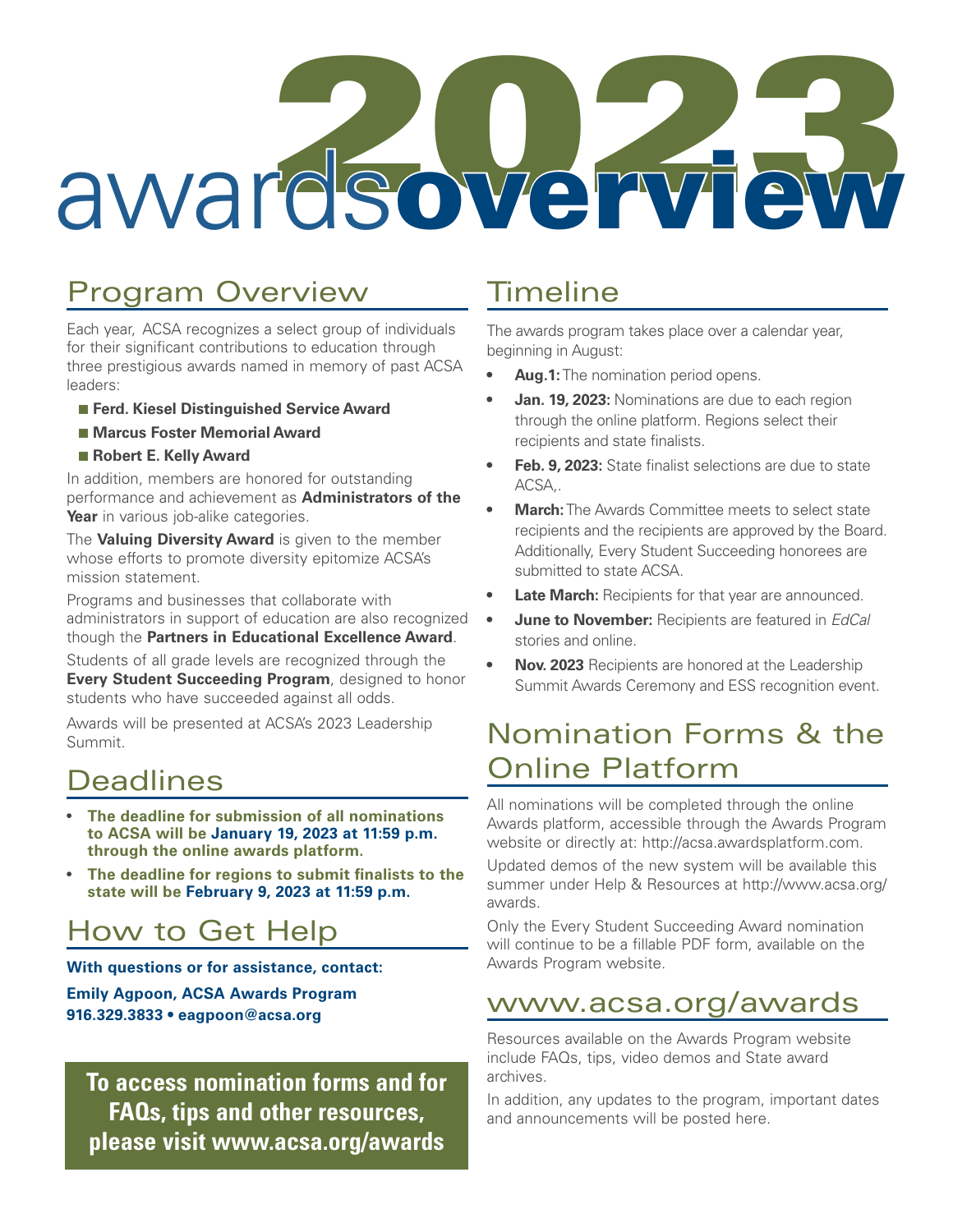# State Special Awards

Special awards recognized at the state level only.

## Ferd. J. Kiesel Memorial Distinguished Service Award

Purpose. The Ferd. Kiesel Memorial Distinguished Service Award is the highest honor ACSA can present to an individual. The award is made in the memory of Ferd. Kiesel, ACSA's founding president.

Eligibility. The recipient can be anyone who has made a significant contribution to public education, including an administrator, teacher, legislator or community member. Current ACSA employees and ACSA board members are not eligible to receive this award.

Criteria for granting the award include: 1) the contribution has had significant impact on public education over a wide geographical area; and 2) the contribution has had impact on significant segments of public education.

Although it may not be as important as the contribution itself, the time a person has been involved with education also is considered.

Nomination Process. All nominations must be submitted through ACSA's online Awards Platform directly to the committee.

The Awards Committee reviews and considers all nominations and makes recommendations to the Board of Directors which makes the final selection. The award is presented at ACSA's Leadership Summit in November.

Deadline. Deadline for online submission of nominations is **January 19, 2023**.

# Marcus Foster Memorial Award for Administrator Excellence

Purpose. This award recognizes outstanding leadership and significant contributions to education by a school administrator. It was established to honor the memory of Marcus Foster, former superintendent of the Oakland Unified School District.

Recipients of this award receive a \$5,000 grant for a designated high school senior or seniors.

Eligibility. The recipient should be an ACSA member who personifies the ideals of Marcus Foster and be an administrator who is a skilled manager of change; has a management style that involves many sectors of the community and includes broad professional involvement; is willing to take risks to improve educational opportunities; is creative, willing to try new ideas and reaches out to children; speaks out in his or her community on issues that have an impact on children; respects all people, especially children, as human beings; and protects the rights of all people to have full citizenship. Current ACSA employees and ACSA board members are not eligible to receive this award.

Nomination Process. All nominations must be submitted through ACSA's online Awards Platform directly to the committee. Nominations can be made by any member of ACSA, charter groups, committees or regions.

The Awards Committee reviews and considers all nominations and makes recommendations to the Board of Directors, which makes the final selection. The award is presented at ACSA's Leadership Summit in November.

Deadline. Deadline for online submission of nominations is **January 19, 2023**.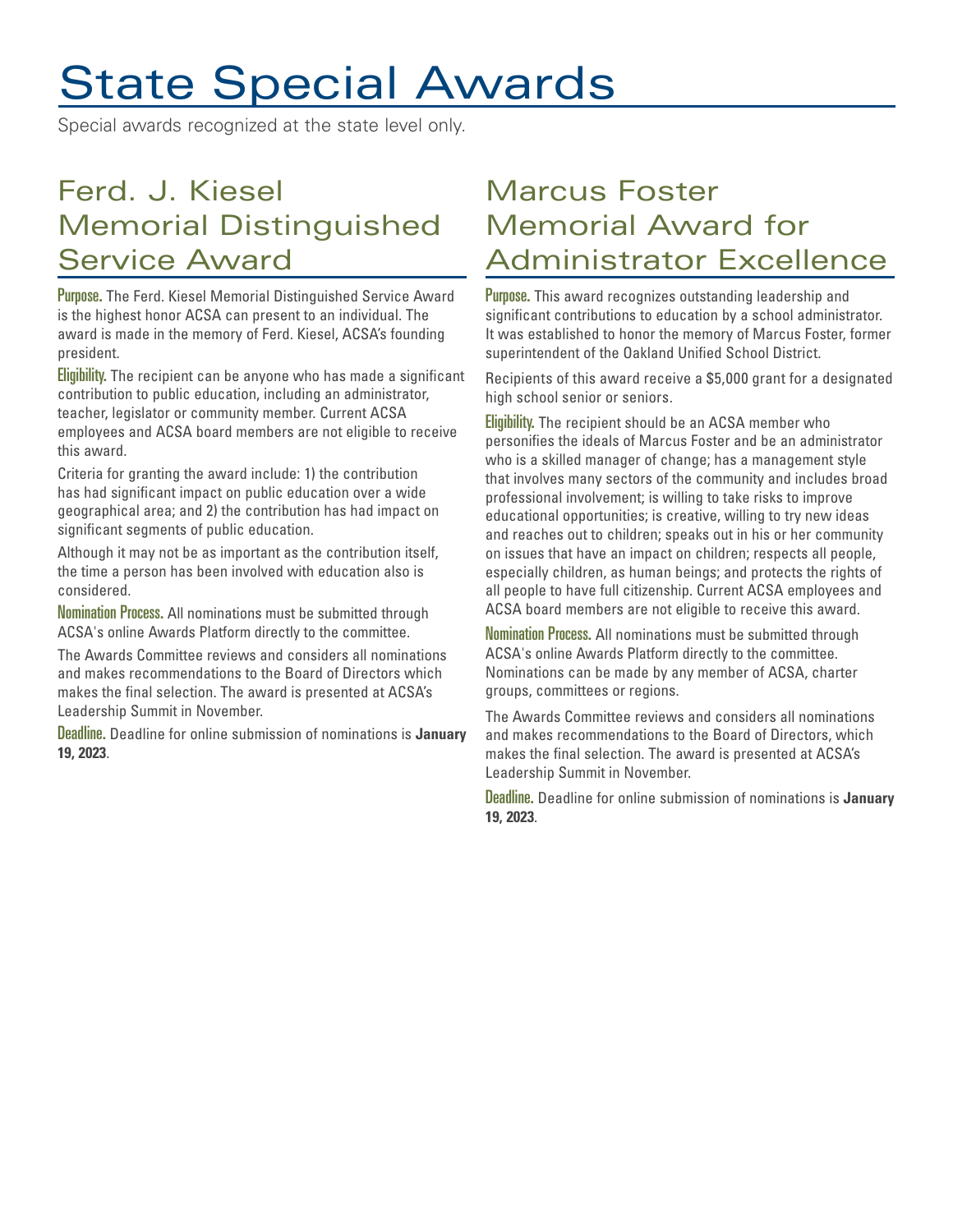# Special Awards

Special awards recognized at both region and state levels.

# Robert E. Kelly Award

Purpose. This award is made in memory of Robert E. Kelly, former superintendent of Los Angeles Unified School District. Robert Kelly was instrumental in establishing the Los Angeles City Schools Bank of America Achievement Awards program in 1948.

The recipient of this award should be an individual who, upon retirement, contributes significantly to public education or educational leadership by volunteer work in his or her community.

Eligibility. The recipient must: 1) be an ACSA retired member, and have been retired for a minimum of three years; 2) have made significant contributions to the community on a volunteer basis; and 3) directly or indirectly helped advance the high quality of public education or educational leadership in California. Current ACSA employees and ACSA board members are not eligible to receive this award.

Nomination Process. Nominations for the Robert E. Kelly Award must be submitted through ACSA's online awards platform, http://acsa.awardsplatform.com.

Each region convenes an awards committee to review all nominations. The region president forwards the region's nominee to the state Awards Committee for consideration. After reviewing all nominations, the state Awards Committee recommends a single recipient to the state Board of Directors, which makes the final selection. Recipients are honored at ACSA's Leadership Summit in November.

Deadline. Deadline for online submission of all nominations is **January 19, 2023**.

# Valuing Diversity Award

Purpose. This award is given to an administrator who epitomizes ACSA's Mission Statement by his/her efforts in promoting diversity and support for all of the children, parents and staff at their school or district.

Eligibility. The recipient must be an active ACSA member who has exemplified outstanding leadership in developing and implementing programs that have enhanced the support and value of student diversity.

The administrator who receives this award should be one who: 1) fosters positive district office and school climates that promote the awareness and celebration of diversity; 2) empowers and supports staff to take risks in developing programs for all students; 3) develops strong community partnerships to ensure success for all students; 4) models and values the maintenance of high academic standards for all students; 5) shares pertinent information regarding diversity with parent and professional organizations. Current ACSA employees and ACSA board members are not eligible to receive this award.

Nomination Process. Nominations for the Valuing Diversity Award must be submitted through ACSA's online awards platform, http://acsa.awardsplatform.com.

Each region convenes an awards committee to review all nominations. The region president forwards the region's nominee to the state Awards Committee for consideration. After reviewing all nominations, the state Awards Committee recommends a single recipient to the state Board of Directors, which makes the final selection. Recipients are honored at ACSA's Leadership Summit in November.

Deadline. Deadline for online submission of all nominations is **January 19, 2023**.

### Partners in Educational Excellence

Purpose. The Partners in Educational Excellence Award is given annually to exemplary school-community partnership programs that promote effective educational performance, enhanced student achievement and strong community involvement in educational quality.

Eligibility. This award is granted to outstanding community partnership programs at region and state levels, and recognize the individual leadership and contributions of school administrators, educators and community or business leaders involved in the program. Current ACSA employees and ACSA board members are not eligible to receive this award.

Nomination Process. Nominations for the Partners in Educational Excellence awards must be submitted through ACSA's online awards platform.

Each region convenes an awards committee to review all nominations. The region president forwards the region's nominee to the state Awards Committee for consideration.

After reviewing all nominations, the state Awards Committee recommends a single recipient to the state Board of Directors, which makes the final selection. Recipients are honored at ACSA's Leadership Summit in November.

Deadline. Deadline for online submission of all nominations is **January 19, 2023**.